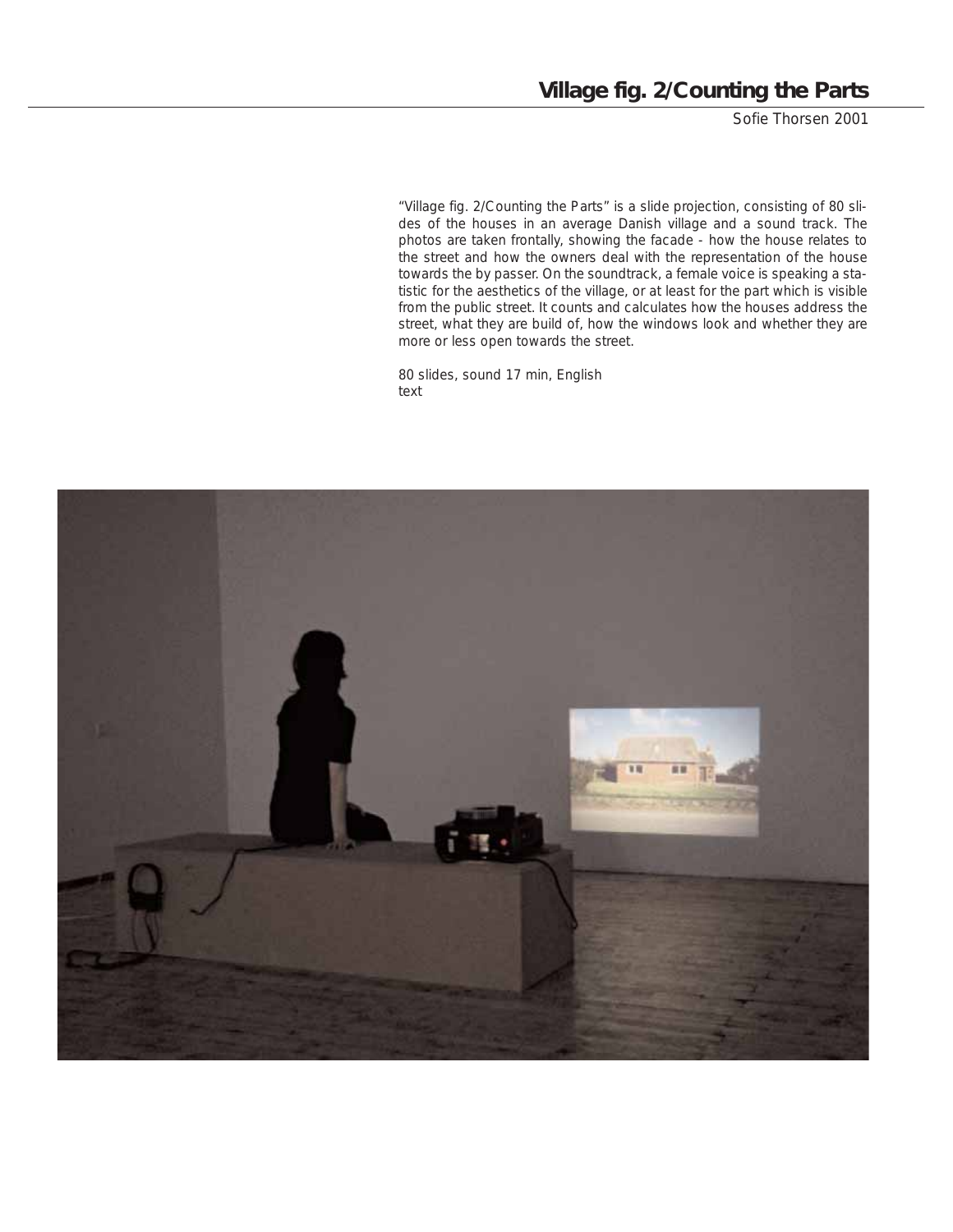Examples of images and extracts from text:

............

6 buildings clearly have a commercial function such as retail or manufacturing.

10 appear as if they used to have some commercial function. They now face the street with empty display windows and bricked up doors.

8 two-storey houses in the village are among the previously commercial buildings, all with an empty shop on street level and an apartment on the first floor.

1 building, the pub can be classified as having a social function.

2 houses used to contain public institutions. These are the former post office and the former public school. The latter has a huge colourful sign telling that it is now a private school. Or a free school. Like it has happened to so many other former public schools in small villages in Denmark during the last 15 years, the school has been closed by the county in order to centralize and improve education in the area. As a protest against this policy it has been bought by a group of parents in the community in order to keep a school in the village. It is now run privately in a collaboration between parents and teachers. It has less than 50 pupils.

1 building, the church, could be said to have a spiritual function today, as well as a social and partly even a public funtion.

1 abandoned building built by the evangelical community just after the turn of the century used to have a spiritual as well as a social function.

2 industrial buildings are still in use.

3 buildings obviously had some industrial function at some stage. One of these is the former cooperative dairy, which from the size of the buildings seems to have been one of the major enterprises in the village.

5 buildings, some typical farm buildings now surrounded by newer village houses and the former dairy used to have an agricultural function.Today most of the agricultural production is outside the village.

2 houses appear to still have an agricultural function today, judging by the machines and the farming equipment parked arround the buildings.

..............

95 houses have a garden clearly used for recreational purposes, in many cases relatively open letting the bypasser look in.

67 houses do not have a garden that is visible from the street. But considering the fact that gardening is a popular leisure-time activity, it must be expected that there is one behind the house.

40 of the houses have frontgardens, with no obvious recreational purpose, merely meant to be something to look at between the house and the street.

27 of these are very well cared for, small lawns surrounded by trees and beds filled with roses and low flowering bushes. The rest of the frontgardens are simply lawns or once wellkept flowerbeds left untouched for years.

21 houses do not have an actual garden in front, but have little beds with roses and other small bushes at the point where the wall meets the ground, as to soften the transition from house to street.

13 of the houses that have neither gardens nor flowerbeds in the front, are decorated with flowerpots next to the door.

30 of the houses in the village, excluding commercial and industrial buildings, do not have any botanical decoration at all.

30 houses have a visible rosebed. Roses in different colours, and pine trees in variable sizes seem to be the favored decorative plants.

17 houses have a pine tree planted in front of the house. For some reason this is mostly popular in front of the smaller red brick houses build in the fifties and sixties.

58 of the houses can be described as very well kept .

66 as well kept.

38 houses can be said to be poorly kept and in some state of disorder. A certain importance is given to a well maintained garden and house front